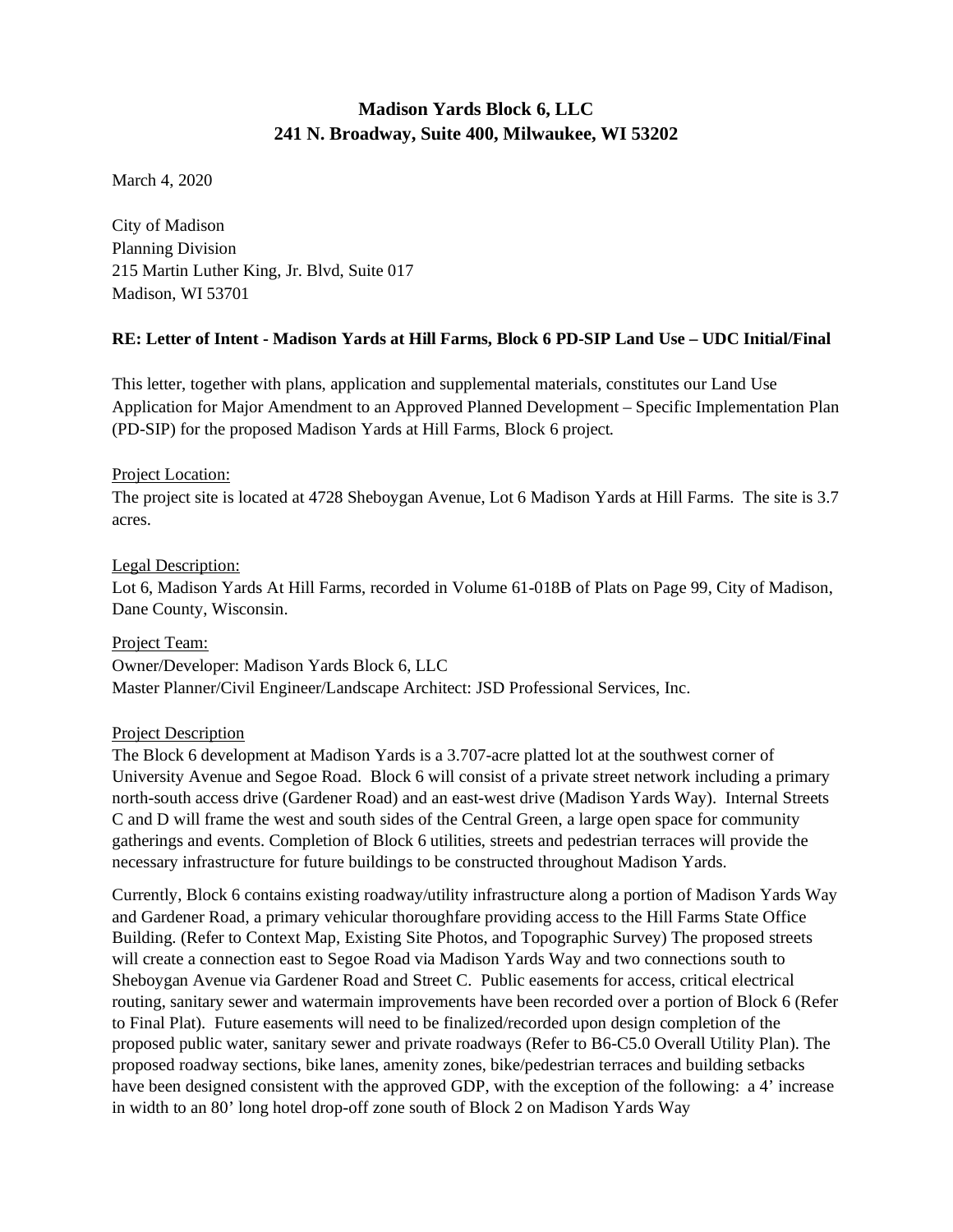Each roadway section varies based on proposed use, turning movements, and fire access needs. Loading and on-street parking stalls are provided in areas consistent with the GDP while sharrow lane markings, comfortable walking corridors, bike repair services, and three (3) bus shelters will encourage multimodal forms of transportation for residents and visitors alike. The street terraces, or amenity areas, has been designed to provide pedestrian seating, bike parking, street trees, and additional plantings to establish a pedestrian friendly environment.

The Central Green will be constructed simultaneously with the utility and street networks of Madison Yards to serve as a gathering place for residents, neighbors and visitors. It will be capable of hosting various activities such as Farmers Markets, small concerts, outdoor movies, and more. A proposed restaurant building will frame the west boundary of the Central Green while a portion of Gardener Road and Street D will serve as the festival street, an extension of the Central Green when blocked from vehicular traffic for events. These streets will function as normal streets for day to day use, but have the ability to be closed during events. The lawn area will remain fairly open with limited plantings and/or subsurface structures due to the existing underground detention chamber beneath the lawn area. Additional program elements throughout the Central Green shall consist of a stage, passive hammock area, staircase and seat wall resting opportunities, tables and chairs, artistic monuments, corten steel accents, site furnishings and creative vehicular barriers. (Refer to B6-C2.9 Site Plan – Central Green)

The Madison Yards Block 6 stormwater management plan has been designed to meet City of Madison, Dane County, and Wisconsin Department of Natural Resources (WDNR) standards. Proposed stormwater facilities include curb and gutter, inlet/catchment systems, drain tile and subsurface conveyance pipes. In addition, a permeable street section along a portion of Gardener Road and "Street D" will help meet infiltration requirements and recharge the groundwater beneath Madison Yards. The stormwater management system has been designed in a manner to utilize the existing underground rate control/total suspended solids chamber, therefore, expansion to the existing chamber is not anticipated.

Upon approval and permitting of the stormwater management plan the Owner/Developer will work with local electrical service provider, MG&E, to have the large, overhead electric line removed along University Avenue. Power will be redistributed via four (4) switchgears west of Block 3 which will enable storm sewer improvements to be routed to the corner of University Avenue and Segoe Road.

Street terrace and open space plantings have been carefully selected to compliment the southcentral Wisconsin landscape. The proposed plans incorporate a dominance of ornamental grasses and perennials to implement color and interest throughout many months out of the year. A mix of woody deciduous and evergreen shrubs also strengthen the design by anchoring planting beds and providing four-season interest. Street trees have been carefully selected to highlight viewing corridors using like-species in allée formations. Tree root soil cells are also proposed beneath unforgiving hardscape area to promote outward root growth and reduce soil compaction surrounding the trees.

#### Existing Land Use

Former Wisconsin DOT Office Building Parking - Vacant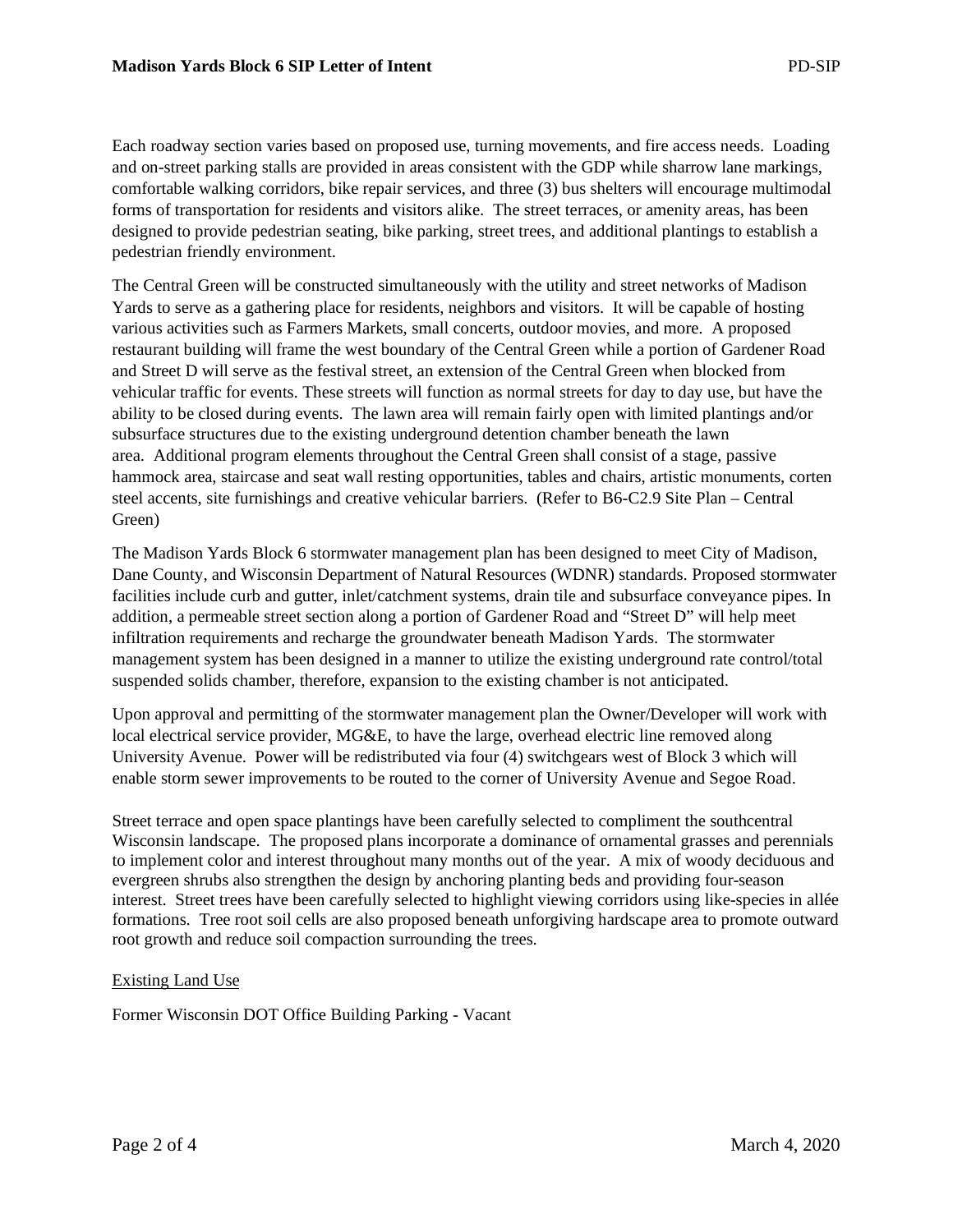# Zoning Request

The Madison Yards Planned Development General Development Plan (GDP) was approved and recorded in April 2019. The development team is seeking approval of the Madison Yards at Hill Farms Block 6 Specific Implementation Plan (SIP).

# Zoning/ Project Data:

Block 6 is part of the Planned Development District – General Development Plan, Madison Yards at Hill Farms Redevelopment, 4802 Sheboygan Ave.

| Block 6 |                                          | Allowable                               | Proposed                                         |
|---------|------------------------------------------|-----------------------------------------|--------------------------------------------------|
|         | 1) Site Area                             | 3.707 Ac                                | 3.707 Ac                                         |
|         | 2) Bldg Area<br>3) Building Height (max) | $7.500$ gsf<br>$0/2$ stories / 12/27 ft | 5,000 gsf (Central Green)<br>1 stories $/ 20$ ft |

#### Vehicular Parking:

A total of ten (10) existing parallel parking stalls and forty-seven (47) proposed stalls will make for a total of fifty-seven (57) parallel stalls within Block 6 at Madison Yards. Two stalls adjacent to the Block 2 hotel entrance will be reserved for ride share drop off-pick up, whereas approximately 80' will be dedicated as a hotel drop-off zone for visitors/guests.

# Bicycle Parking:

Twenty-four (24) bicycle parking stalls have been proposed west and north of the Central Green restaurant for use by visitors. Forty-Eight (48) additional bike stalls are located throughout the streetscape near tree locations. Additional private street terrace bike stalls shown have been dedicated to Block specific improvements (Refer to Block 2 and/or 3 SIP).

#### Streets, Easements, Utilities and Fire Access

Streets within the Madison Yards development are privately held and maintained. Utility easements are in place for existing utility lines and future easements will be finalized and recorded once final plans are approved. Public access easements are in place as required in the final GDP approval.

Fire access for the site was discussed with Bill Sullivan of the Madison Fire Department, including fire lanes, aerial apparatus lanes, and street tree spacing. The approved GDP included a fire access plan for the project. Updated Fire Access Exhibits have been provide showing house lay lengths and proposed hydrant locations throughout Block 6.

# Traffic Impact Analysis

A traffic impact analysis (TIA) update from JSD Professional Services and an updated TDM Plan has been submitted with this letter.

#### Exterior Signage

All signage depicted in this submittal is for illustrative purposes only. The project team will follow the UDC signage review process as the design develops. Signage will be allowed per Chapter 31 of the Madison General Ordinances and will be provided with each SIP.